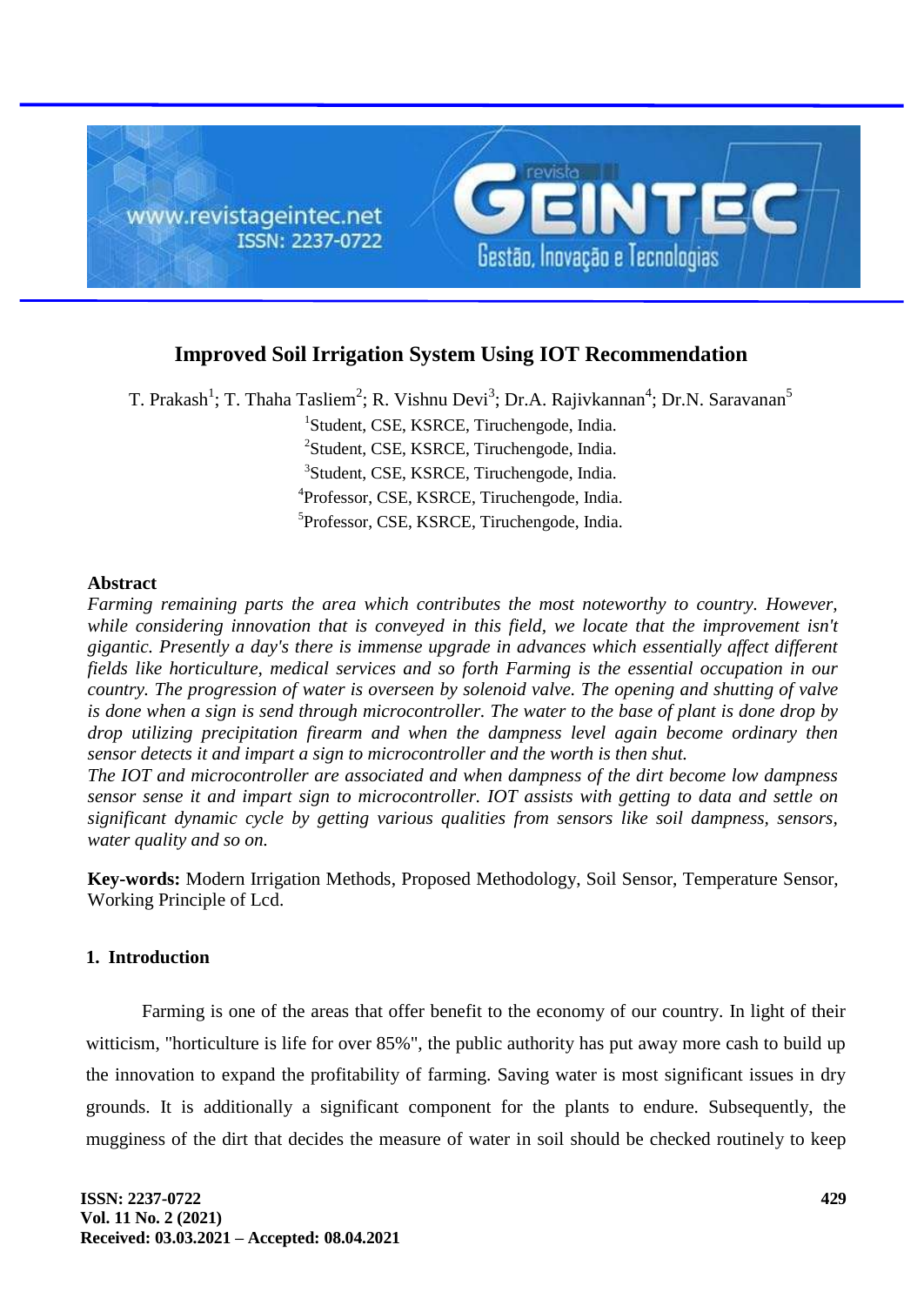the plant from shrinking in any case in the most pessimistic scenario it may bite the dust. Furthermore, every types of the plant have its own attributes. In this way, the utilization of water is diverse after their sort. For instance, desert flora needn't bother with a ton of water to endure.

It simply should be sprinkled on more than one occasion of per week. To turn out to be important for the public authority exertion on giving the new soul to the horticulture area, a framework which screens the stickiness of the dirt and temperature of the air will be grown so the end client, for example, rancher, landscaper, etc can utilize it to decide the specific chance to sprinkle their plant. Remembering these realities, we chose to handle a contributor to the issue by attempting to improve the proficiency of water use in water system frameworks. Basic strategies for water dissemination can be improved or supplanted by utilizing ongoing innovative advances.

I desire to utilize it to improve the productivity of water dissemination, to mechanize the cycle of water system the executives, to give a simple to utilize programming and announcing interface, and to give an adaptable, flexible base from which to grow or adjust if necessary. One of the fundamental downsides with the good old cultivating framework that is capable by the actual ranchers is that they don't oblige for changing ecological conditions. Temperature, wind, precipitation and different components can significantly influence the measure of water expected to support a plants wellbeing. On the off chance that these components were checked and used to impact the watering cycles, at that point the water utilized ought to be more compelling.

When the essential necessities of our work had been set up (sensor driven, high computerization), the extensive cycle of choosing what equipment to utilize and what programming should integrate everything was embraced. In the end a microcontroller was picked for the core of the framework. A microcontroller based arrangement implied that the framework was more free and ideally more solid, with less expensive running expenses. Adaptability was likewise a necessity of the plan and as the regulator depends on a PIC16F887A.

## **2. Modern Irrigation Methods**

## **Sprinkler Irrigation Method**

Sprinkler water system is a strategy for applying water system water which is like regular precipitation. Water is circulated through an arrangement of lines as a rule by siphoning. It is then spread into the air through sprinklers with the goal that it separates into little water drops which fall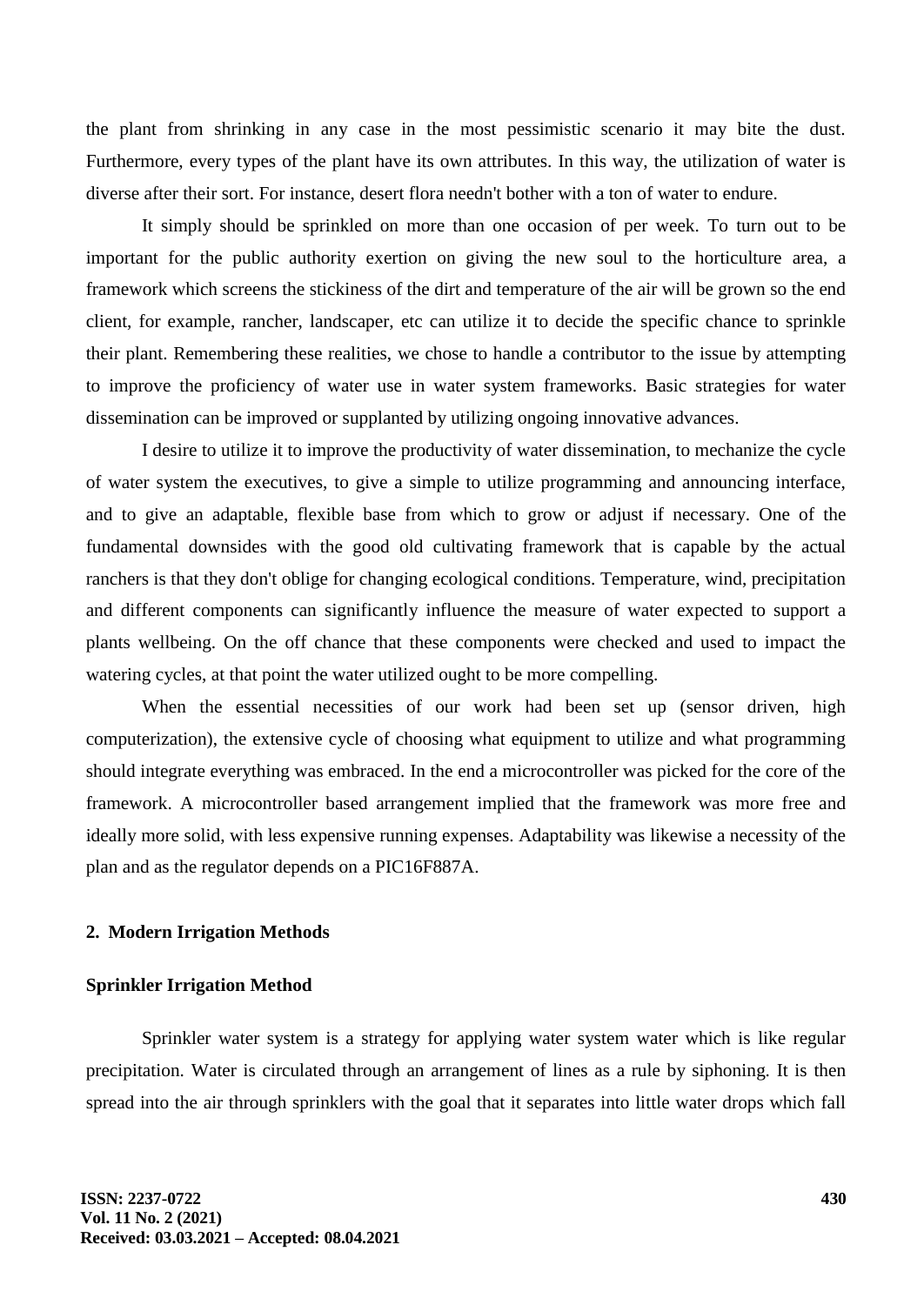into the ground. The siphon supply framework and working condition should be configuration to empower a uniform use of water.

## **Drip Irrigation Method**

Dribble water system otherwise called stream water system or miniature water system is a water system technique which limits the utilization of water and compost by permitting water to trickle gradually to the foundations of plants, either onto the dirt surface or straightforwardly onto the root zone, through an organization of valves, lines, tubing, and producer. In this water system framework, a modest quantity of water is applied at continuous spans as water drops through holes in plastic lines or through spouts joined to tubes spread over the dirt to flood a restricted territory around the plant. An exact measure of water equivalent to the day by day destructive use or the drained soil water should be applied. The dirt water can be kept up at the field limit during the harvest developing period. Profound permeation misfortunes can be totally forestalled and the vanishing misfortune is additionally diminished. Trickle water system needs about portion of the water required by sprinkler or surface water system. When contrasted and overhead sprinkler frameworks, trickle water system prompts less soil and wind disintegration.

### **Pot Irrigation Method**

Pot water system technique is more appropriate for zones having inadequate precipitation. In saline zones where stream water system isn't fit, pot water system strategy is effective. The sensors are mounted at a profundity of 1 feet close to the root zone of the chime pepper plants in the homestead. The stockpile is associated with a 5V battery. The dampness sensor in the wake of detecting the yield gives the simple yield in the scope of 3.3 to 5V. These deliberate qualities at that point are taken care of to the regulator as voltages.

## **3. Related Work**

The horticulture area is changing quickly highlighting the eventual fate of computerized and inserted frameworks with a variety of sensors to screen and control the developing plants in a manner to secure laborers, the climate and benefits related with it. The nonstop observing and controlling of indirectly found plants is lab our concentrated and in fact testing business. In present day accuracy horticulture, a Wireless Sensor Network (WSN) gives a straightforward savvy answer for screen and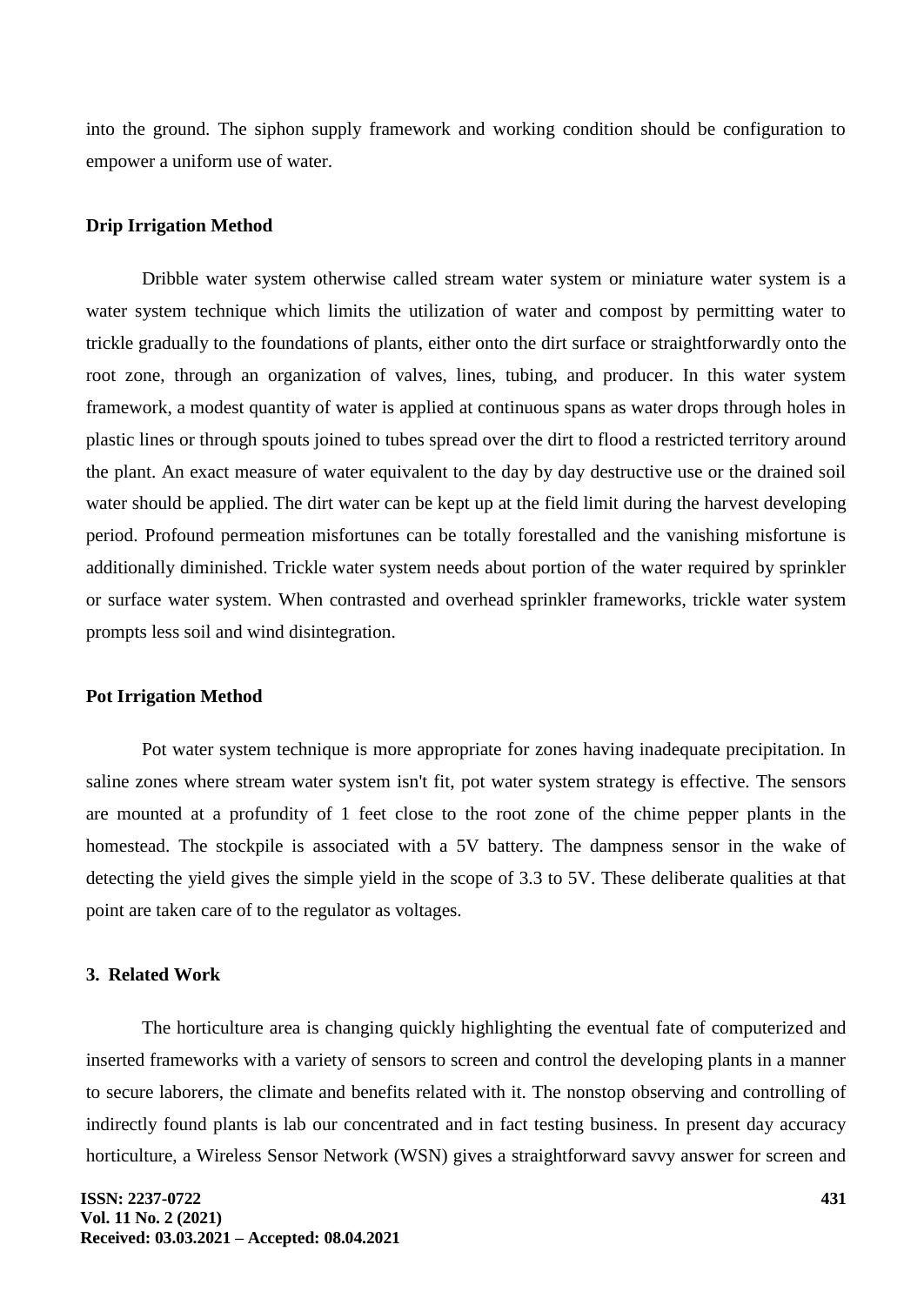control. The essential boundaries to be observed are temperature and moistness (dampness content in the dirt). A brilliant ease WSN framework for exactness farming is proposed for observing and control utilizing open programming and electronic In India, the agribusiness area assumes a vital part sought after driven economy and add to its GDP.

The agribusiness business is definitely changing and there is a need to create robotized frameworks to screen and control the developing plants. In farming and natural sciences, it is imperative to have the option to effectively screen recorded and accumulate ecological data throughout significant stretches of time, yet such checking is troublesome and requires a lot of exertion. Observing and controlling the distantly and indirectly found developing plants is lab our escalated and actually testing business. In current accuracy agribusiness, a Wireless Sensor Network (WSN) gives a basic financially savvy answer for screen and control. Utilizing the WSN would empower the clients to screen and control the ecological boundaries affecting the plant development. The job of WSN is to detect the far off information from the ideal area and communicate the equivalent through the remote organization which can be seen by the recipient. WSN is an assortment of different sensors that are conveyed at area where the boundaries are to be detected computerization upheld by soil dampness sensors"

Water system by help of freshwater assets in horticultural regions has a urgent significance. In view of profoundly expanding interest for freshwater, ideal utilization of water assets has been furnished with more prominent degree via computerization innovation and its mechanical assembly, for example, sun based force, dribble water system, sensors and controller. Conventional instrumentation dependent on discrete and wired arrangements, presents numerous challenges on estimating and control frameworks particularly over the huge geological zones. This strategy portrays a use of a remote sensor network for ease remote controlled water system arrangement and ongoing observing of water substance of soil. Information procurement is performed by utilizing sun based controlled remote securing stations with the end goal of control of valves for water system.

The planned framework has 3 units specifically: base station unit (BSU), valve unit (VU) and sensor unit (SU). The acquired water system framework not just forestalls the dampness stress of trees and scarification, yet additionally gives a productive utilization of new water asset. Moreover, the created water system strategy eliminates the requirement for workmanship for flooding water system. The planned framework was applied to a territory of 8 proclaims in a setting situated in focal Anatolia for controlling dribble water system of bantam cherry trees. Horticultural water system is profoundly significant in yield creation wherever on the planet. In, of the flow new water is burned-through in the agrarian water system Therefore, productive water the executives assumes a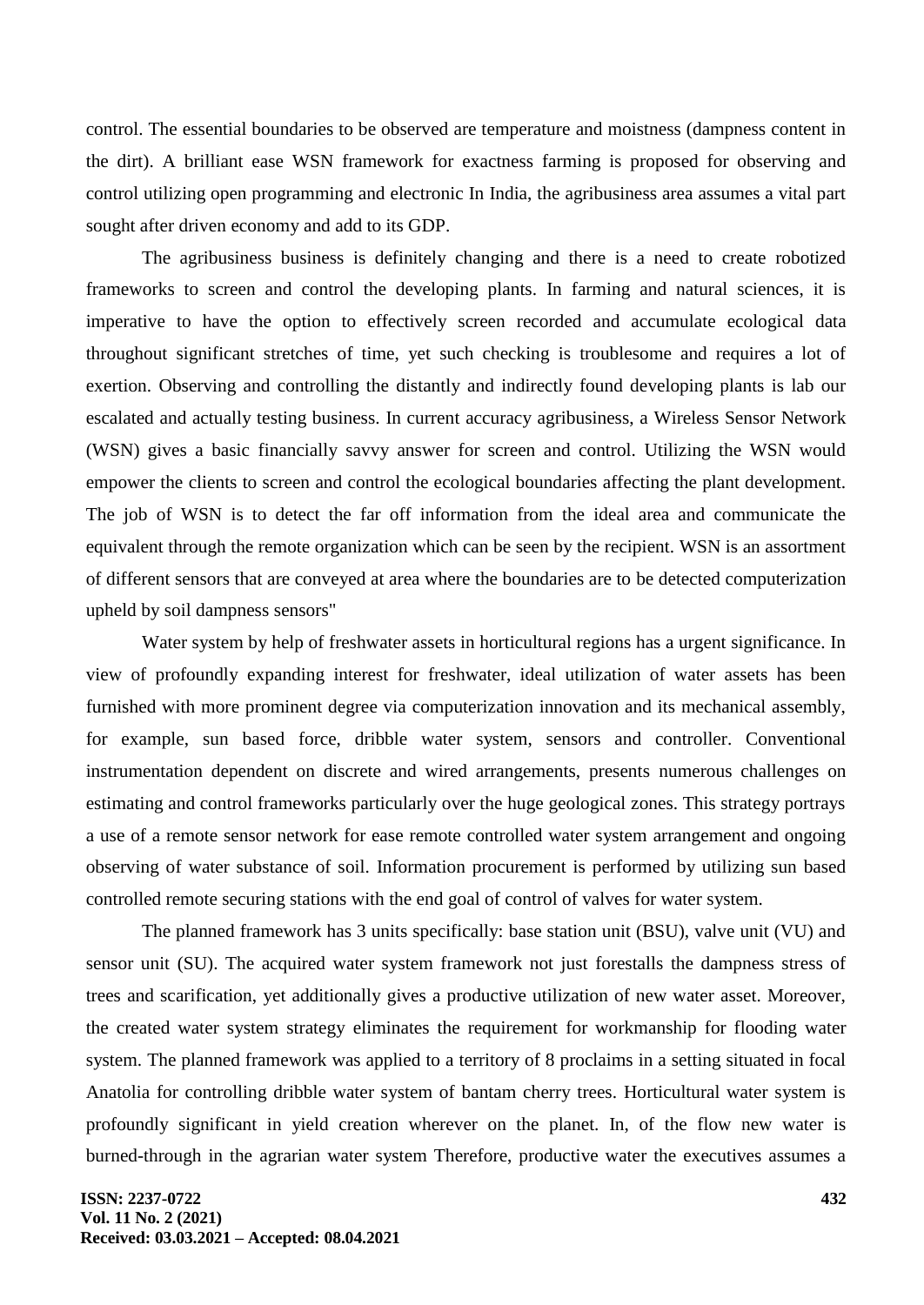significant part in the flooded farming editing frameworks The interest for new water saving methods in water system is expanding quickly at the present time. To deliver "more harvest per drop", producers in (semi) bone-dry districts at present investigate water system strategies in the reach from utilizing less new water It has been seen that numerous water system planning techniques by remote sensors have been created throughout the previous quite a few years.

The information and analyses' sharing can in still a sound serious climate in agribusiness area the nation over. In this period of high utilization of cell phones by country India the issue of nonattendance of essential augmentation administrations to cultivating local area can without much of a stretch be managed by dispatching a two-way intuitive worth making administration through cell phones. Agriculturists is India, all around, are scattered, sloppy, ignorant, insufficient in assets and run a high danger of regular cataclysms, market vulnerabilities and value crashes. Pooling the conventional and logical abundance of information from across rural areas into a cloud based ERP (Enterprise Resource Planning) will built up a farming Resource Planning stage for the strengthening of rural clique.

The stresses the need of a remotely facilitated distributed computing stage to oversee full usage and use of fitting information and innovation by the clients the nation over. The accessibility of ERP-cloud based coordinated e-farming arrangement for getting to a wide range of wanted data will profit them with modified arrangements across topographical areas. The examination proposes an application for Usage and Execution Behavior 'UN EB' to encourage the end clients making reasonable strides convenient to expand their profits from rural and associated exercises. The proposed application might be incorporated with ERP-cloud to suggest quality choices dependent on GIS (geographic data framework), far off detecting utilizing advanced cells and input system. The proposed framework may prompt improving the cultivating works on, defeating the emergencies and building up an updated farming framework for the country.

The strategy "Constant atomization of rural climate for social modernization of Indian agrarian framework" utilizing PIC ' is centered around auto emulating the water system framework for social divider charge of Indian farming framework and furthermore to give satisfactory water system specifically zone. The set up comprises of PIC center, which is a 32-digit chip, GSM fills in as a significant part as it is liable for controlling the water system on field and sends them to the beneficiary through coded signals. GSM works through SMS and is the connection among microchip and concentrated unit. PIC is a high level adaptation of chip and structures the core of the framework. Our task means to execute the fundamental utilization of auto emulating the water system field by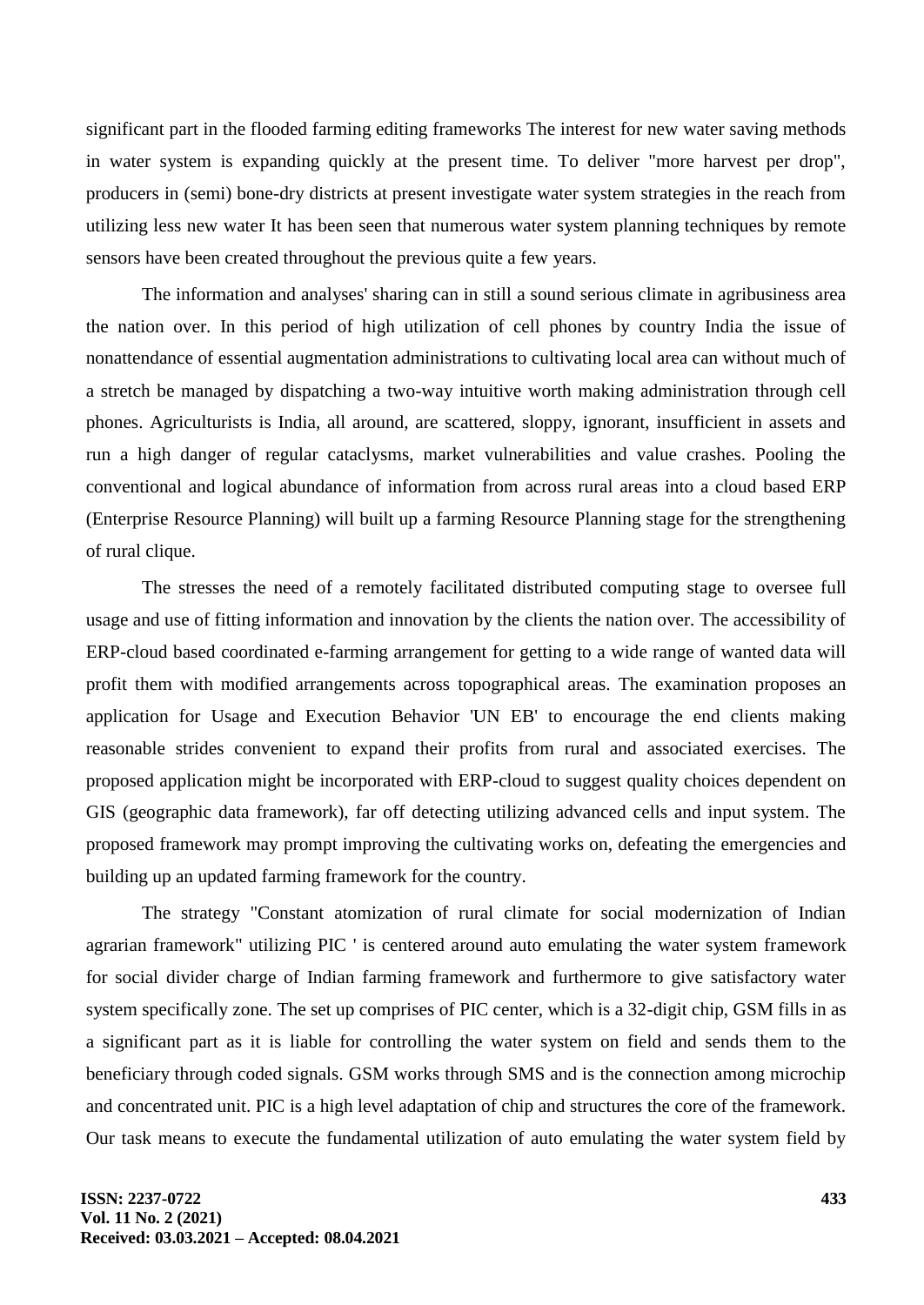programming the segments and building the essential equipment. This undertaking is utilized to locate the specific field condition. GSM is utilized to educate the client about the specific field condition. The data is given on client demand in type of. Can be constrained by standard arrangement of AT (Attention) orders.

These orders can be utilized to control lion's share of the elements of as we probably are aware, is the most generally utilized versatile innovation. Utilizing a basic Subscriber Identity Module (SIM), it has taken the universe of versatile correspondence higher than ever. It depends on a basic design. Indeed, even with the presentation of new advances like has stood its solidarity because of its productivity and effortlessness. Atomized water system is a fascinating application. Essentially for Real time atomization of farming climate for social modernization of Indian rural framework. The framework comprises of an incorporated unit, similar as a portable base station, comprising of the endorser number.

Farming is a wellspring of job of lion's share Indians and extraordinarily affects the economy of the country. In a nation like India, where climatic conditions shift generously and water system offices are poor.

Farming is ideal and adequate inventory of water. Water siphons are critical in agribusiness where power is undoubtedly. The continuous, discontinuous, low voltage supply of capacity to the agribusiness area has made issues the ranchers who are investing their energy observing the inventory of force without which no advancement of their work. The force supply with incessant force cuts have brought down the effectiveness of ranchers as well as have prompted the dissatisfaction of the rancher to surrender horticulture and move to metropolitan territories for better possibilities in the globalized world. In this technique we introduced a framework which shows, how versatile correspondence can profit a large number of ranchers in rustic India by giving an answer for the water system issues brought about by irregular electrical force supply. Data is traded in type of messages/mistakes between the framework and the client PDAs. The framework depends on miniature regulator and remembers assurance against changes for power supply. For estimating time and temperature utilized. By utilizing this framework the difficulties of ranchers relating water circulation can be calmed.

Indeed, even in the advanced time of industrialization, horticulture assumes an exceptionally huge part in the generally financial turn of events, has a farming based economy. This significance on farming prompts an accentuation on better horticultural.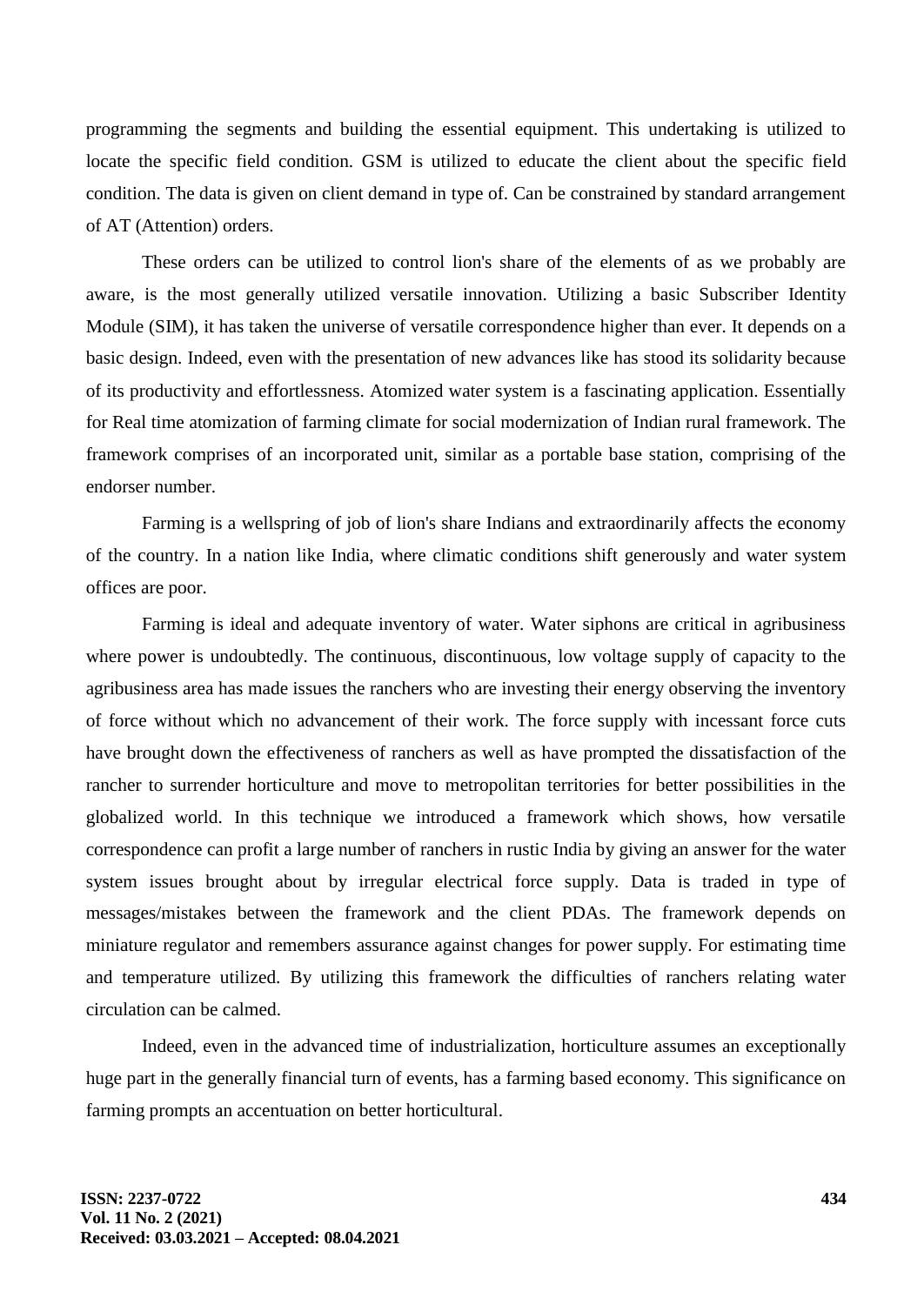### **4. Proposed Methodology**

PIC regulator constantly faculties the information from the sensors associated with it which quantifies the dirt dampness, advances it to USB interface through IOT which examinations the information got. The principle objective of this work is to give a programmed water system framework accordingly saving time, cash and force of the rancher. The conventional ranch land water system procedures require manual intercession. With the computerized innovation of water system the human intercession can be limited. At whatever point there is an adjustment in temperature and moistness of the environmental factors these sensors detects the adjustment in temperature and dampness and gives an interfere with sign to the miniature regulator. Here comparator goes about as an interface between the detecting plan and the Microcontroller. The status of the dirt and the engine of yield is shown on the LCD which is interfaced to the microcontroller. Similarly, when the sensor detects the dirt condition as wet, at that point the microcontroller sends guidance to the transfer to turn off the engine.

### **Soil Sensor**

The dirt dampness detects the dampness content in the dirt and dependent on the worth that is appeared on the showcase, as indicated by the control circuit engine will be start subterranean insect it will siphon the water with the assistance of a siphon and the siphoning activities will proceed till it satisfies the conditions.

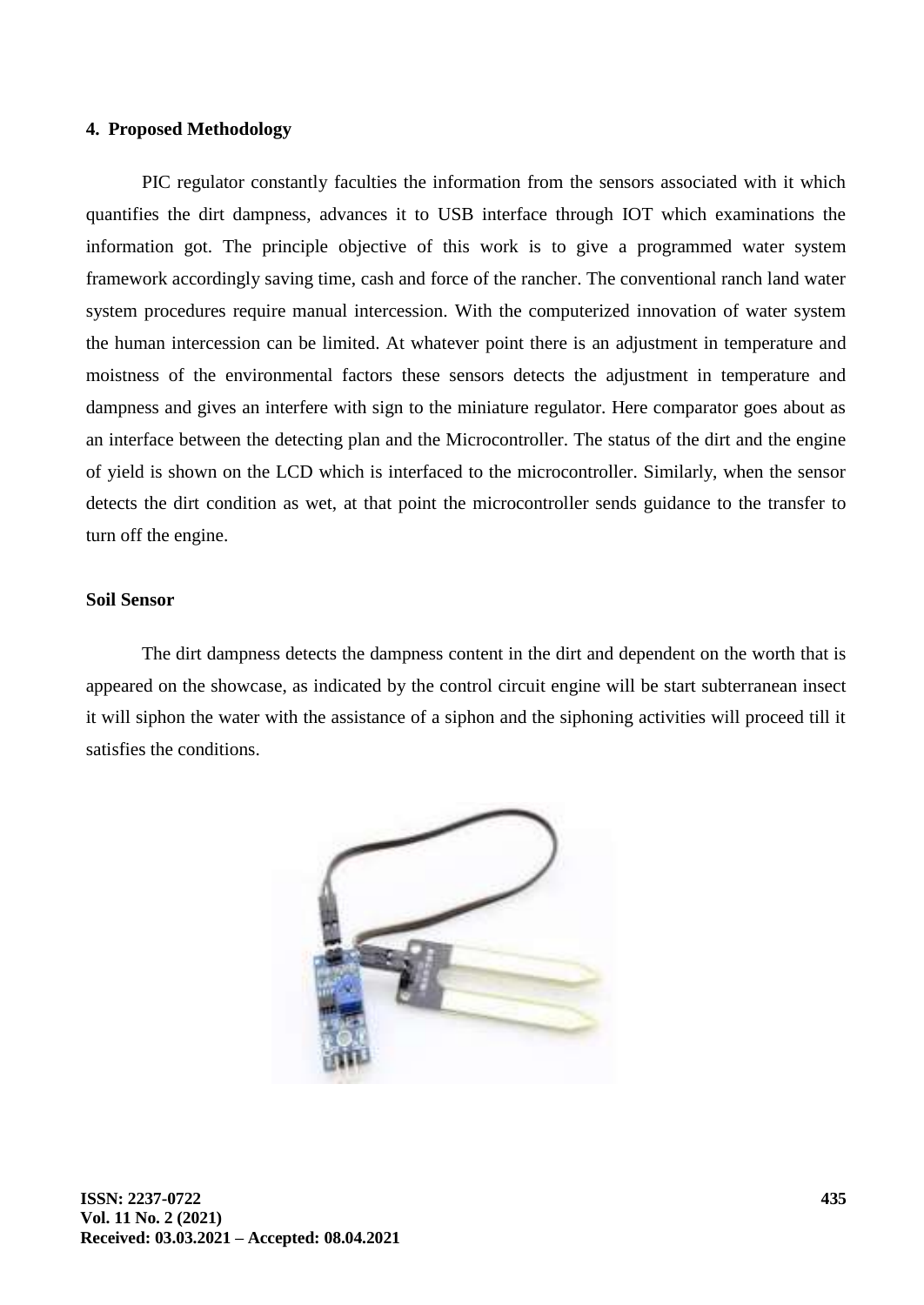

## **Features**

- Accurately quantifies soil dampness utilizing protected adjusted TDT innovation.
- Self-aligns to all dirt sorts and conditions.
- $\bullet$  Soil dampness readings are inside  $\pm 3\%$  of the genuine volumetric soil dampness content.
- Measurement goes from 5% dampness to completely immersed soil.
- Capable of estimating changes of under 0.1%.
- Measures soil temperature.
- Moisture readings are steady in pungent conditions.
- Sensor is totally fixed no electrical contact with soil takes out any electrostatic debasement or galvanic consumption of the detecting component.
- Provides programmed and consistent estimations of soil dampness and soil temperature.
- Has genuine two-way correspondence utilizing a 9-byte bundle for orders and answers.
- Capable of self-recognizing to the two-wire regulator and will report pre-arranged remarkable chronic numbers.
- Has one pre-allocated chronic number.
- Has standard blunder crash recognitions and will resend messages on the two-wire.

## **Temperature Sensor**

A basic temperature sensor is a gadget, to quantify the temperature through an electrical sign it requires a thermocouple or RTD (Resistance Temperature Detectors). The thermocouple is set up by two disparate metals which create the electrical voltage in straightforwardly corresponding to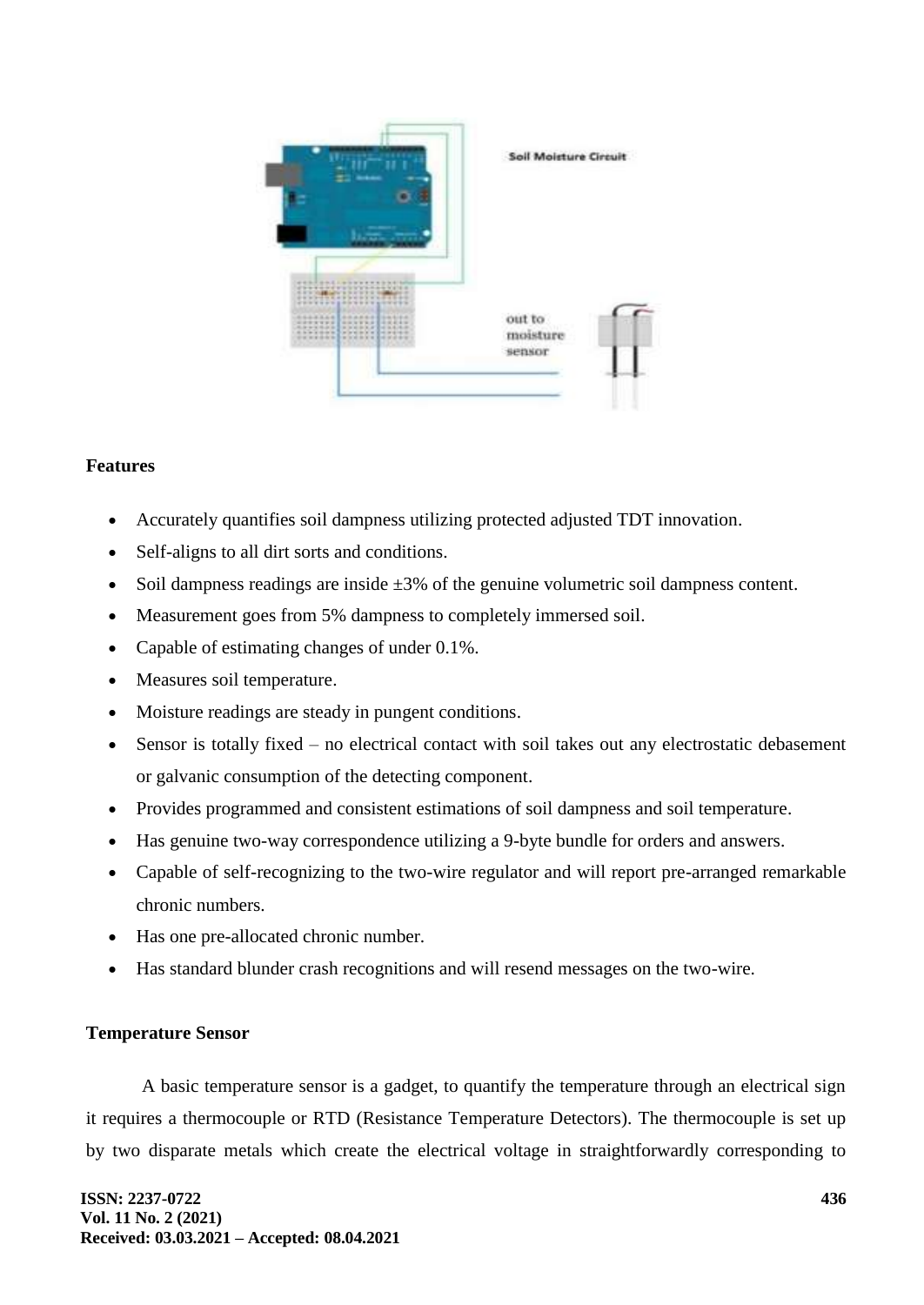change the temperature. The RTD is a variable resistor, it will change the electrical opposition in a roundabout way relative to changes in the temperature in an exact, and almost direct way. The estimation of the temperature sensor is about the hotness or coolness of an item. The working base of the sensors is the voltage that read across the diode. On the off chance that the voltage expands, at that point the temperature rises and there is a voltage drop between the semiconductor terminals of base and producer, they are recorded by the sensors. On the off chance that the distinction in voltage is enhanced, the simple sign is produced by the gadget and it is straightforwardly corresponding to the temperature.

### **Types of Temperature Sensors**

Temperature sensors are gadgets used to gauge the temperature of a medium. There are 2 sorts on temperature sensors:

- 1. Contact sensors
- 2. Non con civility sensors.

In any case, the 3 principle types are thermometers, obstruction temperature identifiers, and thermocouples. Each of the three of these sensors measure an actual property, which changes as an element of temperature. Notwithstanding the 3 primary kinds of temperature sensors, there are various other temperature sensors accessible for use. Thermometers are the most well-known temperature sensors experienced in basic, regular estimations of temperature. The recognizable fluid thermometer comprises of a fluid encased in a cylinder. The volume of the liquid changes as a component of temperature. Expanded atomic development with expanding temperature makes the liquid extend and move along aligned markings on the cylinder. A second generally utilized temperature sensor is the opposition temperature indicator (RTD, otherwise called obstruction thermometer). Not at all like filled framework thermometers, the RTD gives an electrical methods for temperature estimation, subsequently making it more advantageous for use with a mechanized framework. In the bimetal thermometer, two metals (ordinarily steel and copper) with various warm development coefficients are fixed to each other with bolts or by welding. As the temperature of the strip builds, the metal with the higher warm development coefficients grows positively, causing pressure in the materials and an avoidance in the strip.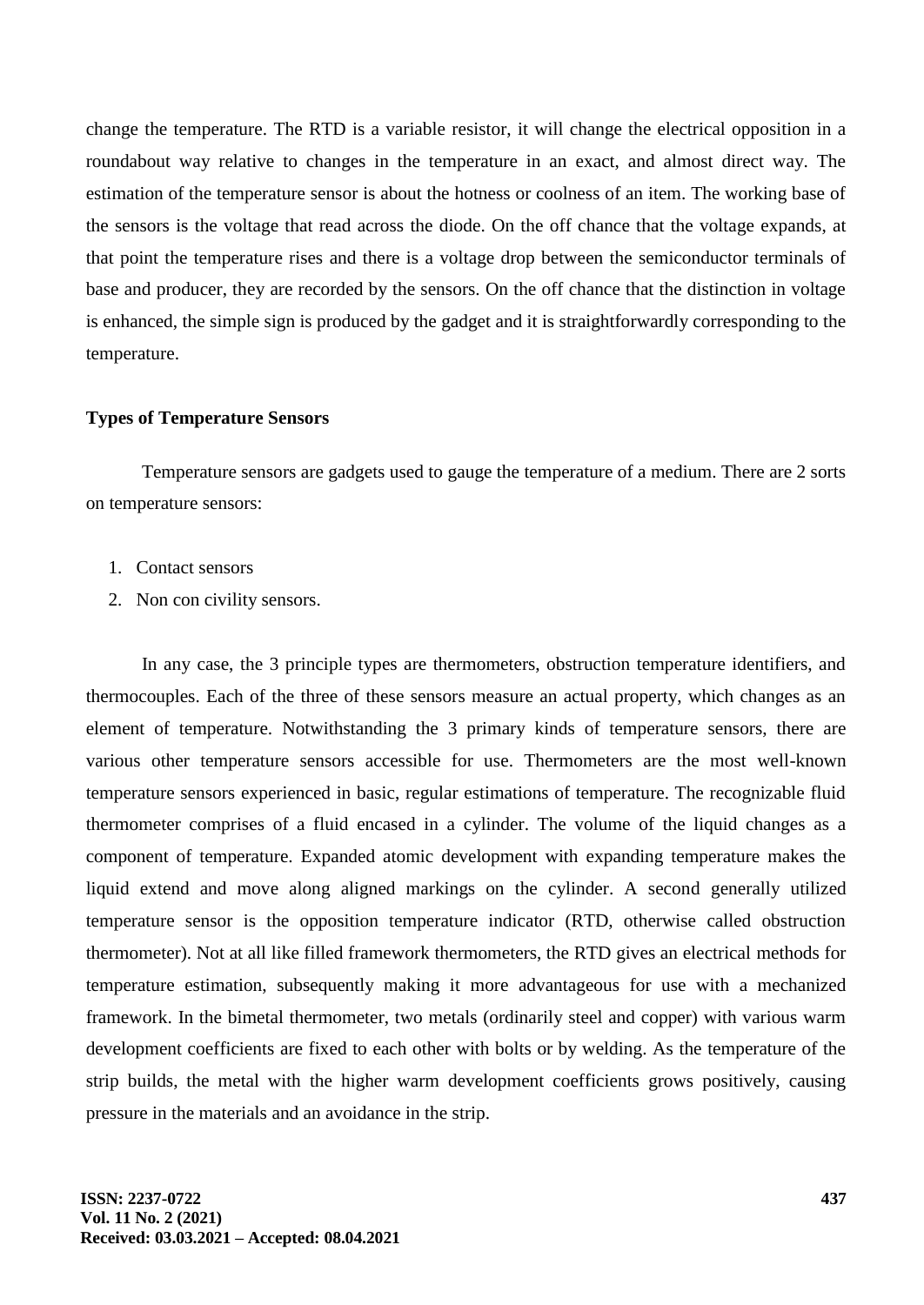#### **Contact Sensors**

Contact temperature sensors measure the temperature of the item to which the sensor is in contact by expecting or realizing that the two (sensor and the article) are in warm harmony, all in all, there is no warmth stream between them.

## **Noncontact Sensors**

Noncontact Sensors Most business and logical noncontact temperature sensors measure the warm brilliant force of the Infrared or Optical radiation got from a known or determined region on its surface or volume inside it. An illustration of noncontact temperature sensors is a pyrometer, which is depicted into additional detail at the lower part of this segment.

### **Humidity Sensors**

Moistness Sensors are vital gadgets that help in estimating the ecological dampness. Actually, the gadget used to gauge the stickiness of the air is called Hygrometer. Stickiness Sensors or Hygrometers can be characterized dependent on the kind of dampness it is utilized for estimating. Outright Humidity (AH) sensors or Relative Humidity (RH) sensors. Stickiness Sensors can likewise be characterized dependent on the boundary utilized for estimating Humidity. Capacitive Humidity Sensors, Electrical Conductivity (or Resistive) Humidity Sensors and Thermal Conductivity Humidity Sensors. There are different kinds of Humidity Sensors or Hygrometers like Optical Hygrometer, Oscillating Hygrometer and Gravimetric Hygrometer. Allow us to see about various sorts of Humidity Sensors or Hygrometers alongside their working standards.

#### **Capacitive Humidity Sensors**

Dampness Sensors dependent on capacitive impact or basically Capacitive Humidity Sensors are one of the fundamental kinds of Humidity Sensors accessible. They are regularly utilized in applications where elements like expense, unbending nature and size are s of concern. In Capacitive Relative Humidity (RH) Sensors, the electrical permittivity of the dielectric material changes with change in moistness.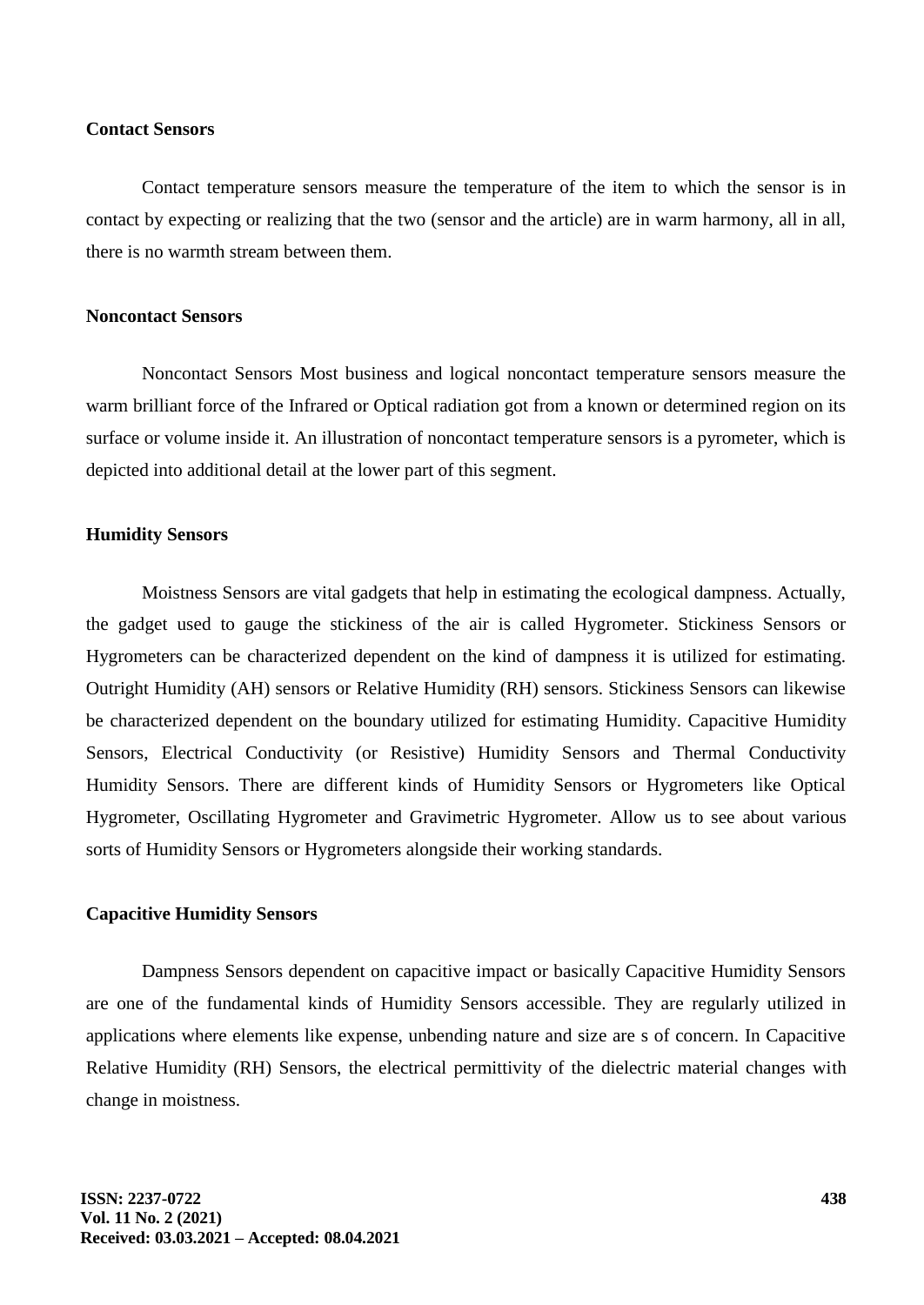#### **Working Principal of Humidity Sensors**

A straightforward Capacitive RH Sensor can be produced using an air filled capacitor as the dampness in the air changes its permittivity. In any case, for functional applications, air as a dielectric isn't attainable. Subsequently, the space between the capacitor plates is typically loaded up with a suitable dielectric material (isolator), whose dielectric consistent shifts when it is exposed to change in stickiness. The basic technique for building a capacitive RH sensor is to utilize a hygroscopic polymer film as dielectric and storing two layers of anodes on the either side.

### **Relay**

The force source is given to the electromagnet through a control switch and through contacts to the heap. At the point when current beginnings coursing through the control loop, the electromagnet begins stimulating and in this way increases the attractive field. In this way the upper contact arm begins to be pulled in to the lower fixed arm and consequently shuts the contacts making a short out for the force the heap. Then again, on the off chance that the hand-off was at that point de-stimulated when the contacts were shut, at that point the contact move oppositely and make an open circuit. When the curl current is off, the versatile armature will be returned by a power back to its underlying position. This power will be practically equivalent to a large portion of the strength of the attractive power. This power is basically given by two components.

#### **5. Different Types of Relay**

#### **Types of Relay Based on the principle of operation**

#### **Electro Thermal Relay**

At the point when two distinct materials are combined it structures into a bimetallic strip. At the point when this strip is empowered it will in general twist, this property is utilized so that the bowing nature makes an association with the contacts.

## **Electromechanical Relay**

With the assistance of few mechanical parts and dependent on the property of an electromagnet an association is made with the contacts.

**ISSN: 2237-0722 Vol. 11 No. 2 (2021) Received: 03.03.2021 – Accepted: 08.04.2021**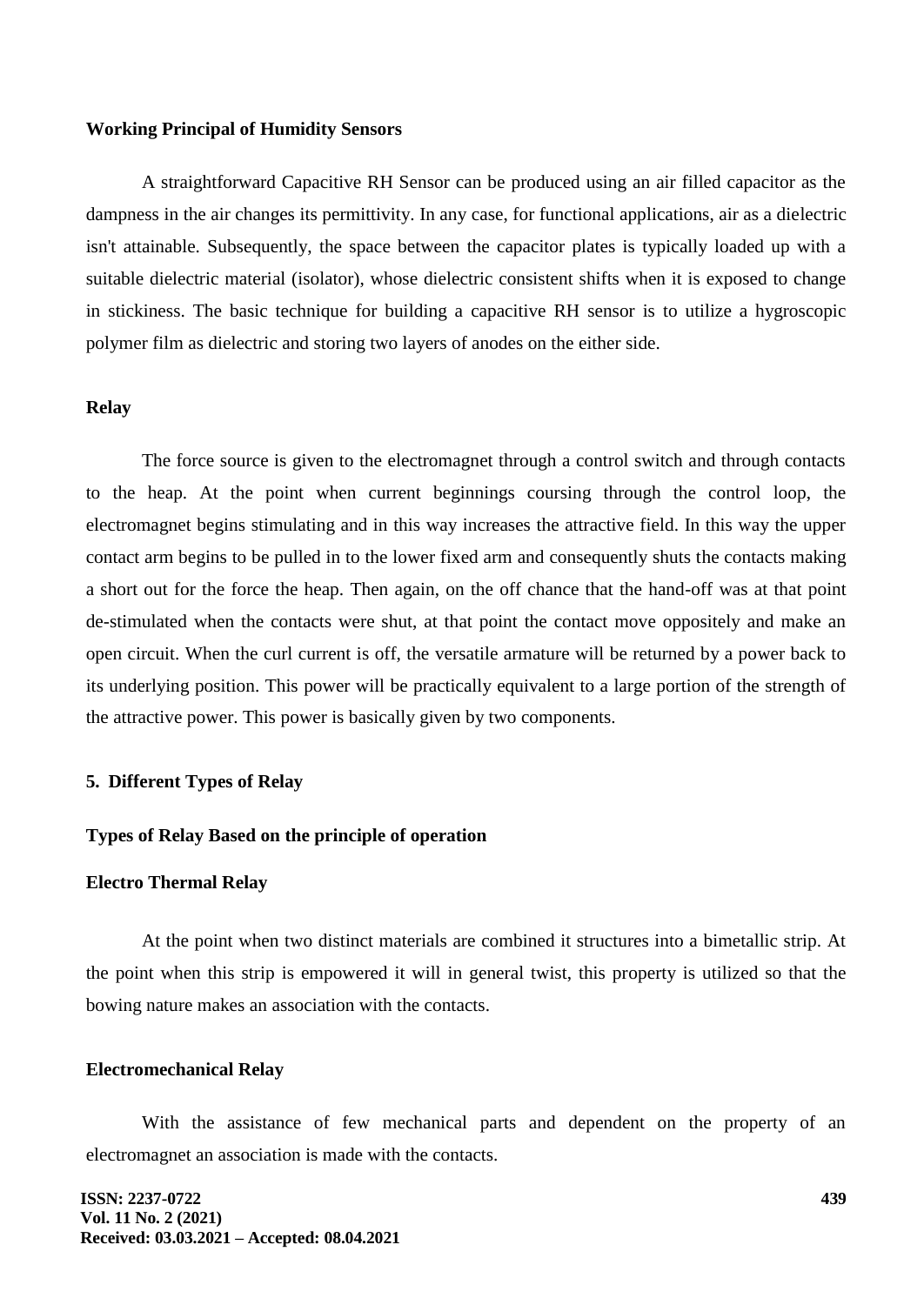#### **Solid State Relay**

Rather than utilizing mechanical parts as in electro warm and electromechanical transfers, it utilizes semiconductor gadgets. Along these lines, the exchanging velocity of the gadget can be made simpler and quicker. The principle preferences of this hand-off are its more life expectancy and quicker exchanging activity contrasted with different transfers.

## **Hybrid Relay**

It is the blend of both electromechanical and strong state transfers.

## **LCD**

The LCD show is utilized to show the provided voltage perusing. At the point when the venture is fueled ON, it first glimmers starting messages indicating the application name. When the regulator sketch introduces the circuit, the voltage provided to the streetlamp is shown on the LCD screen. The 16X2 LCD show is associated with the regulator board by interfacing its information pins to pins 3 to 6 of the regulator board. The RS and E pins of the LCD are associated with pins 13 and 12 of the Micro Controller separately. The RW pin of the LCD is grounded.

## **Working Principal of LCD**



The standard behind the LCD's is that when an electrical flow is applied to the fluid precious stone particle, the atom will in general untwist. This causes the point of light which is going through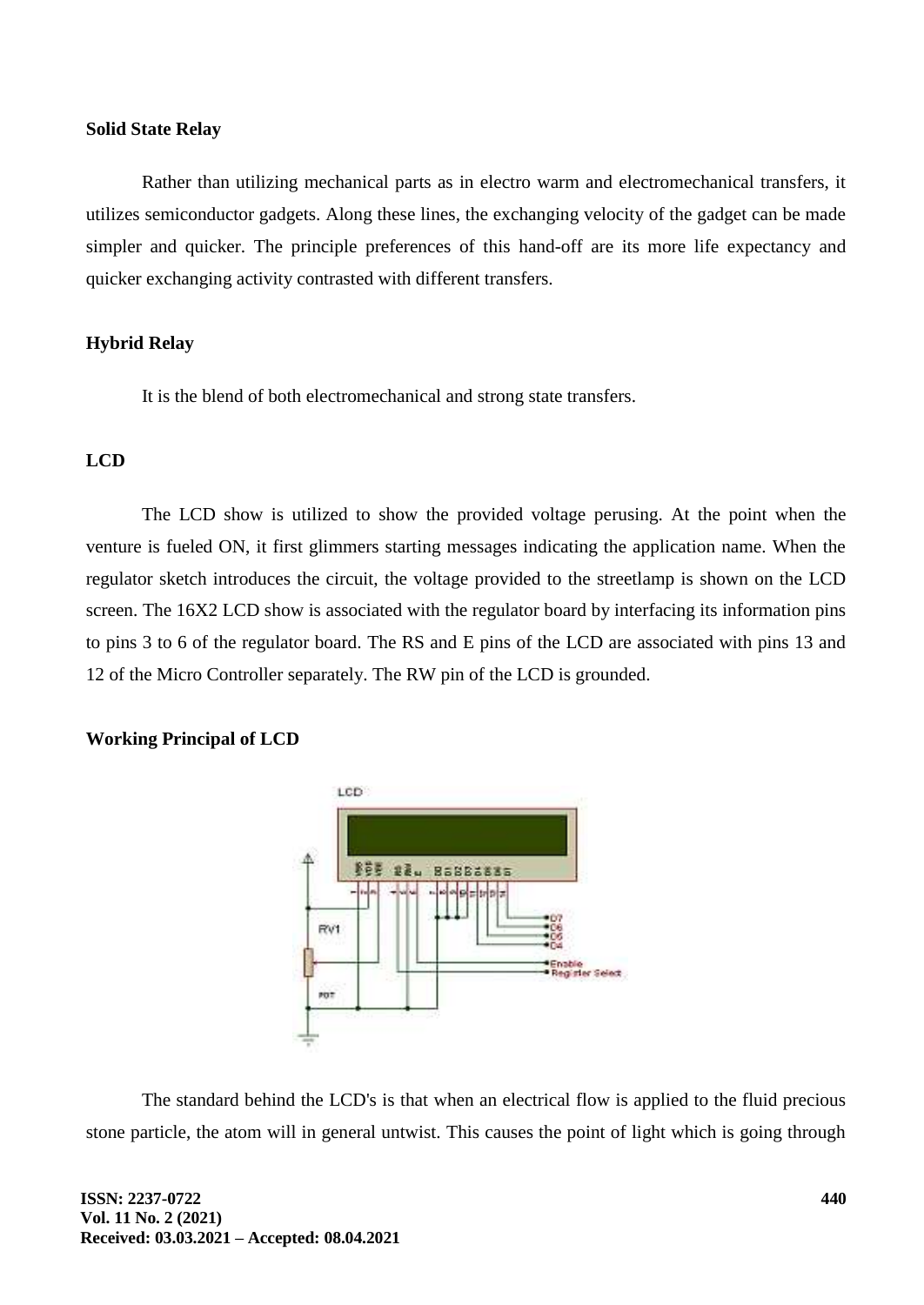the particle of the captivated glass and furthermore cause an adjustment in the point of the top polarizing channel. Accordingly somewhat light is all.

## **6. Experimental Setup**

To affirm the exhibition of the proposed soil stickiness sensor, we test looking at erosion of sensors and programmed opposition setting capacity at tip substitution. We mounted on the proposed sensor utilizing three material tips and set the fitting obstruction esteems naturally individually. We gathered information from two inheritance soil stickiness sensors and the three sensors set as such under wet soil climate and inspected the degree of erosion for absolute 5 sensors. For inheritance soil sensors, FC-28 and SEN0114 models, which are regularly utilized soil dampness sensors, were utilized. For every one of the three proposed sensors, we utilized Korean steel chopsticks and vacuum chopsticks, treated steel poles, as a tip. We intermittently provided a similar measure of water to the dirt of similar climate for a sum of 5 sensors and gathered data on soil mugginess each 1 second and checked the level of erosion at week after week stretches.